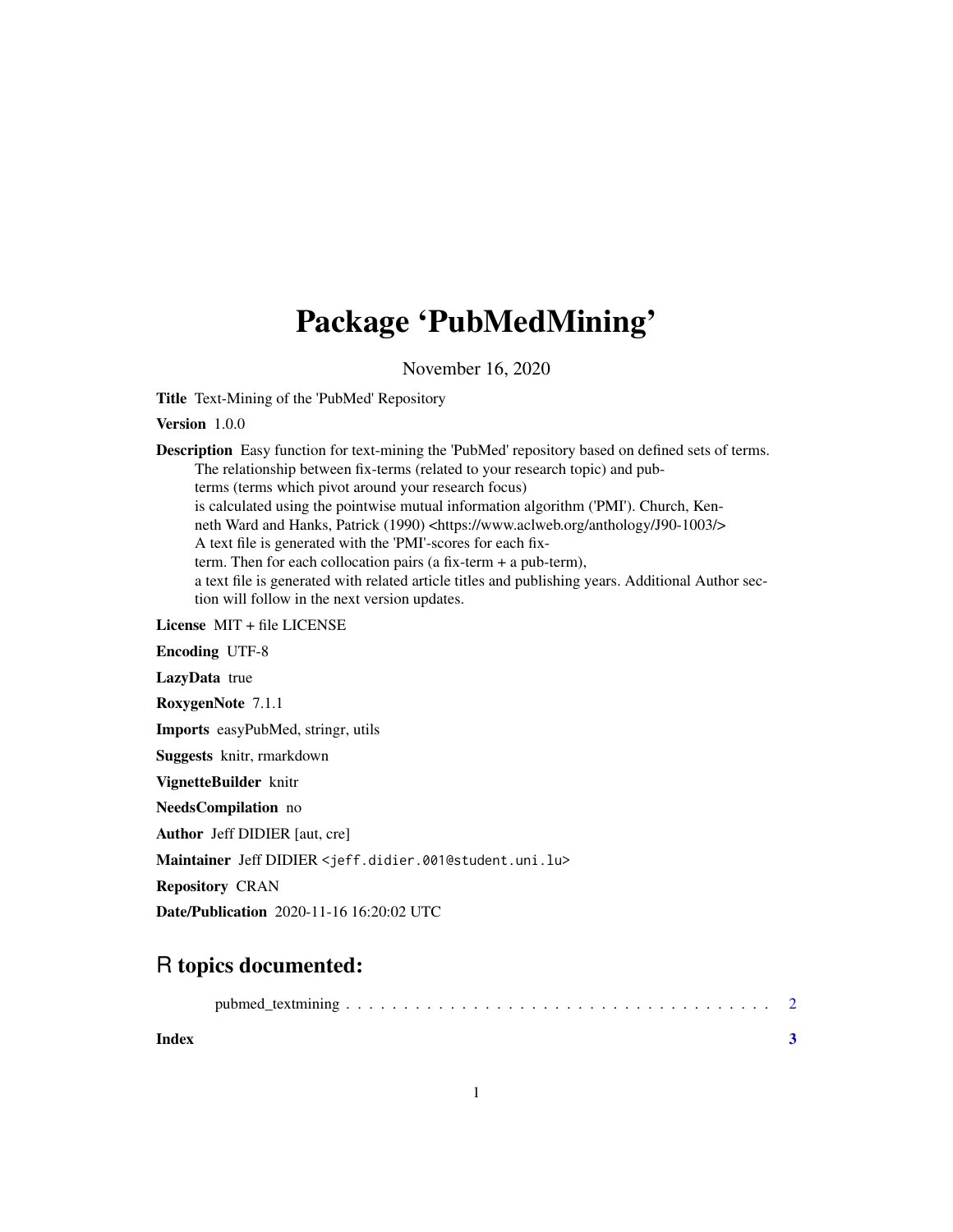<span id="page-1-0"></span>pubmed\_textmining *Pubmed-textmining*

#### Description

Function for text-mining the PubMed repository based on defined sets of terms. The relationship between fixterms (related to your research topic) and pubterms (terms which pivot around your research focus) is calculated using the pointwise mutual information algorithm. A text file is generated with the pmi-scores for each fixterm. Then for each collocation pairs (a fixterm + a pubterm), a text file is generated with related article titles and publishing years. Additional Author section will follow in the next version updates.

#### Usage

pubmed\_textmining(fixterms, pubterms, output)

#### Arguments

| fixterms | The input argument fixterms refers to any term that strongly relates to your focus<br>of research. Either a string or a vector of strings.   |
|----------|----------------------------------------------------------------------------------------------------------------------------------------------|
| pubterms | The input argument pubterms recapitulates any terms you wish to pivot around<br>your research focus. Either a string or a vector of strings. |
| output   | The output argument defines the directory you wish to store the generated text<br>files. Default is your current location.                   |

#### Value

Returns text files with pmi-scores for each fixterm and text files for every collocation pairs bearing the article titles and publishing years. Authors will follow in the next version.

#### Examples

```
## Not run:
fixterms = c("bike", "downhill")
pubterms = c("dangerous", "extreme", "injuries")
output = getwd() #or "YOUR/DESIRED/OUTPUT/PATHWAY"
pubmed_textmining(fixterms, pubterms, output)
```
## End(Not run)